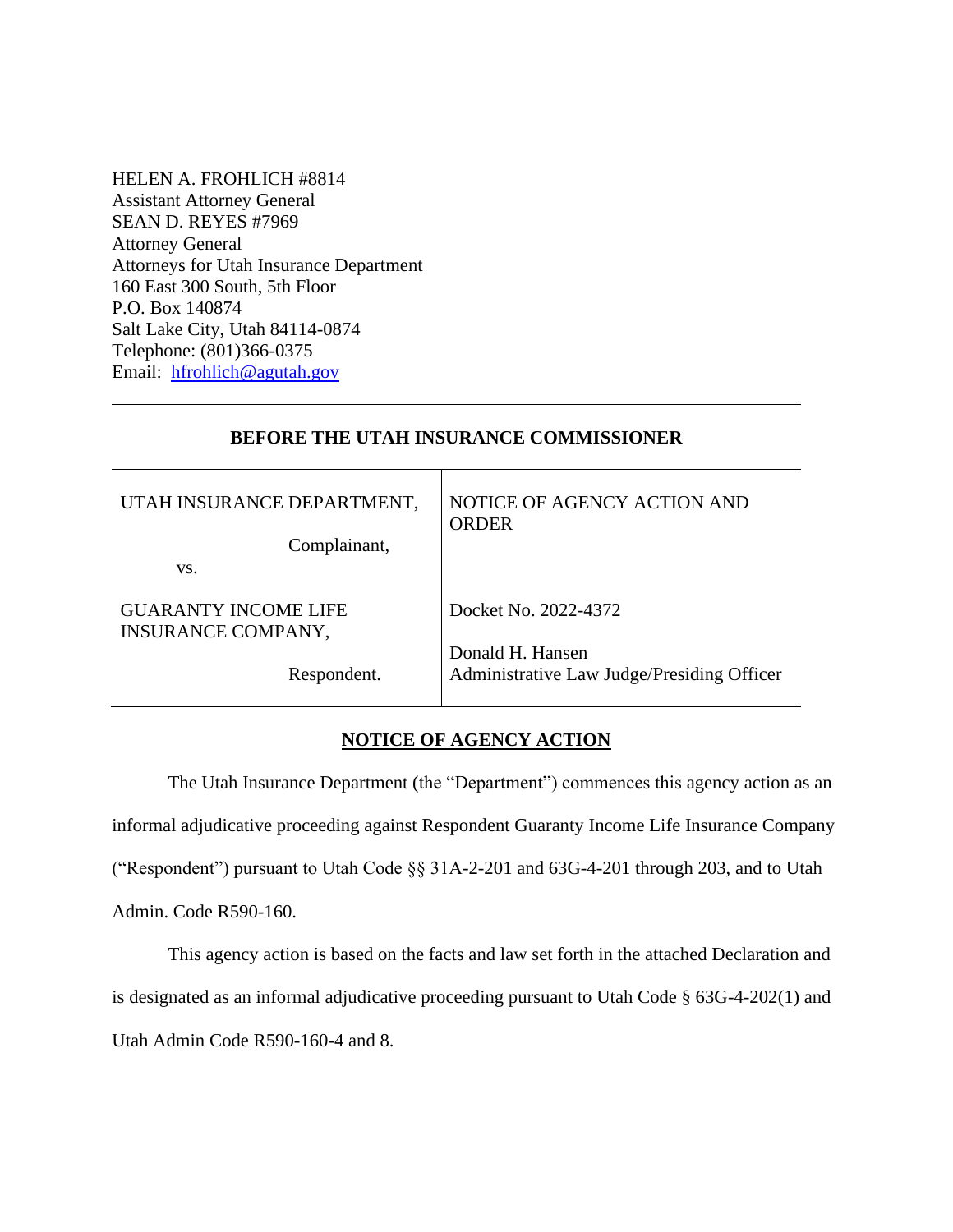## **ORDER**

Based on the facts and the law set forth in the attached Declaration, and good cause appearing, the Utah Insurance Commissioner orders as follows:

1. Respondent shall forfeit to the Department the amount of \$3,000.00.

2. To avoid additional penalties, Respondent shall file its long-term care reports for the 2020 calendar year within 15 days of the date of this Order.

3. Pursuant to Utah Code § 63G-4-203(1)(i) and Utah Admin. Code R590-160-8(1), this informal adjudicative proceeding shall be deemed closed, and this Order shall become final and take full effect, 15 days after this Notice of Agency Action and Order is emailed to Respondent unless a request for a hearing on this matter is received from Respondent prior to that date.

4. A request for a hearing shall be in writing and sent by email to [uidadmincases@utah.gov](mailto:uidadmincases@utah.gov) or by U.S. mail to Office of the Administrative Law Judge, Utah

be signed by the person making the request and shall state the basis for the relief requested.

Insurance Department, 4315 S. 2700 W., Taylorsville, UT 84129. The request for hearing shall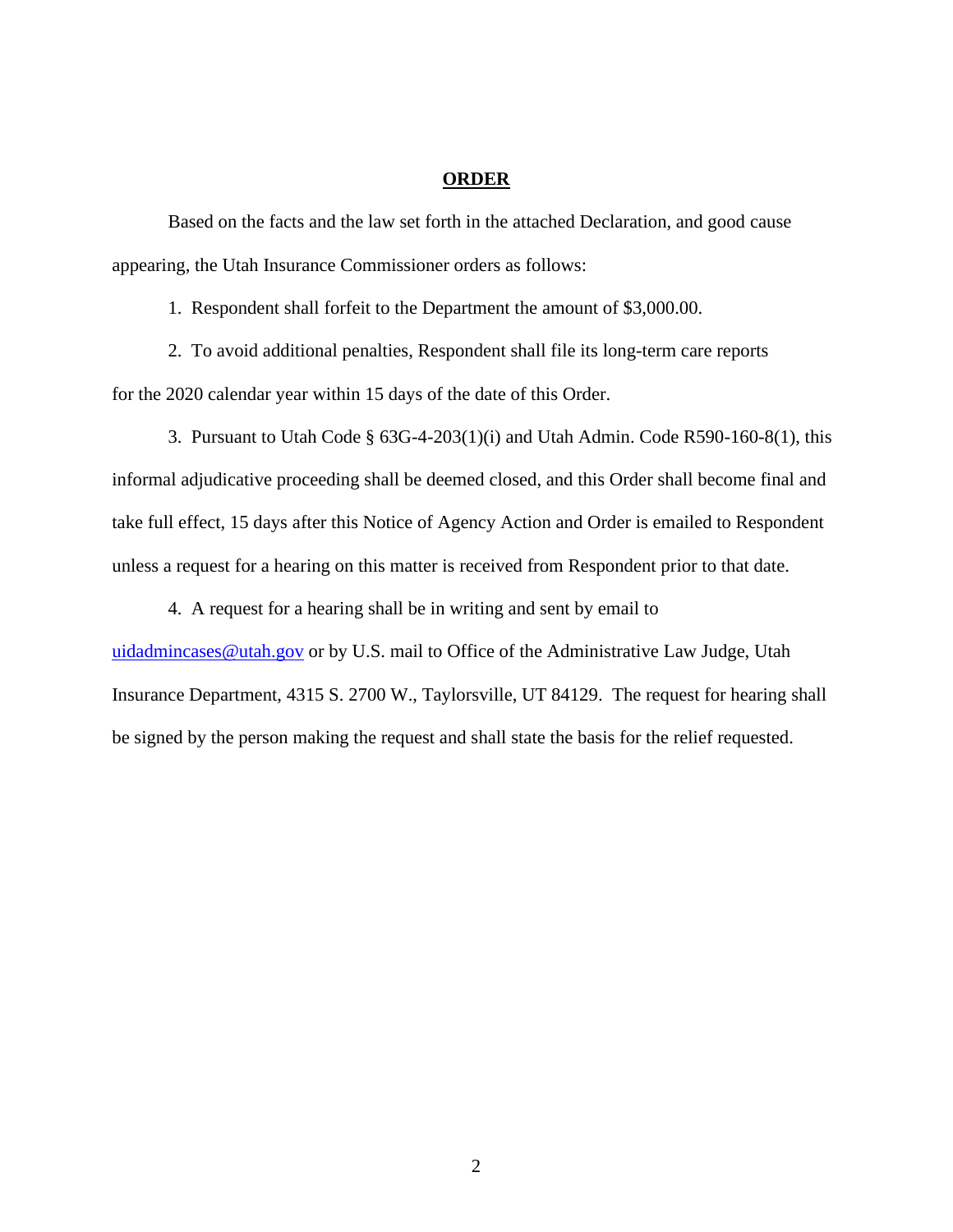5. If you fail to request a hearing you will be bound by this Order. Failure to request a hearing will be deemed a failure to exhaust administrative remedies and will preclude any further administrative or judicial review or appeal of this matter.

DATED this 26<sup>th</sup> day of January, 2022.

JONATHAN T. PIKE Utah Insurance Commissioner

 */s/ Donald H. Hansen* DONALD H. HANSEN Administrative Law Judge/Presiding Officer Utah Insurance Department 4315 S. 2700 W., Suite 2300 Taylorsville, UT 84129 Telephone: 801-957-9321 Email: [uidadmincases@utah.gov](mailto:uidadmincases@utah.gov)

#### **NOTICE REGARDING ENFORCEMENT OF THE ORDER**

Failure to obey the Order may subject you to further penalties that include a forfeiture of up to \$5,000 per violation, with each day of the violation constituting a separate violation. Other penalties for failing to obey this Order may include license suspension, probation, refusal to renew, or revocation. Failure to obey this Order may also result in an action taken against you in a court of competent jurisdiction where forfeitures of up to \$10,000 for each day the failure to comply continues until judgment is rendered. If you are licensed in other jurisdictions, you may be required to report this proceeding to those jurisdictions.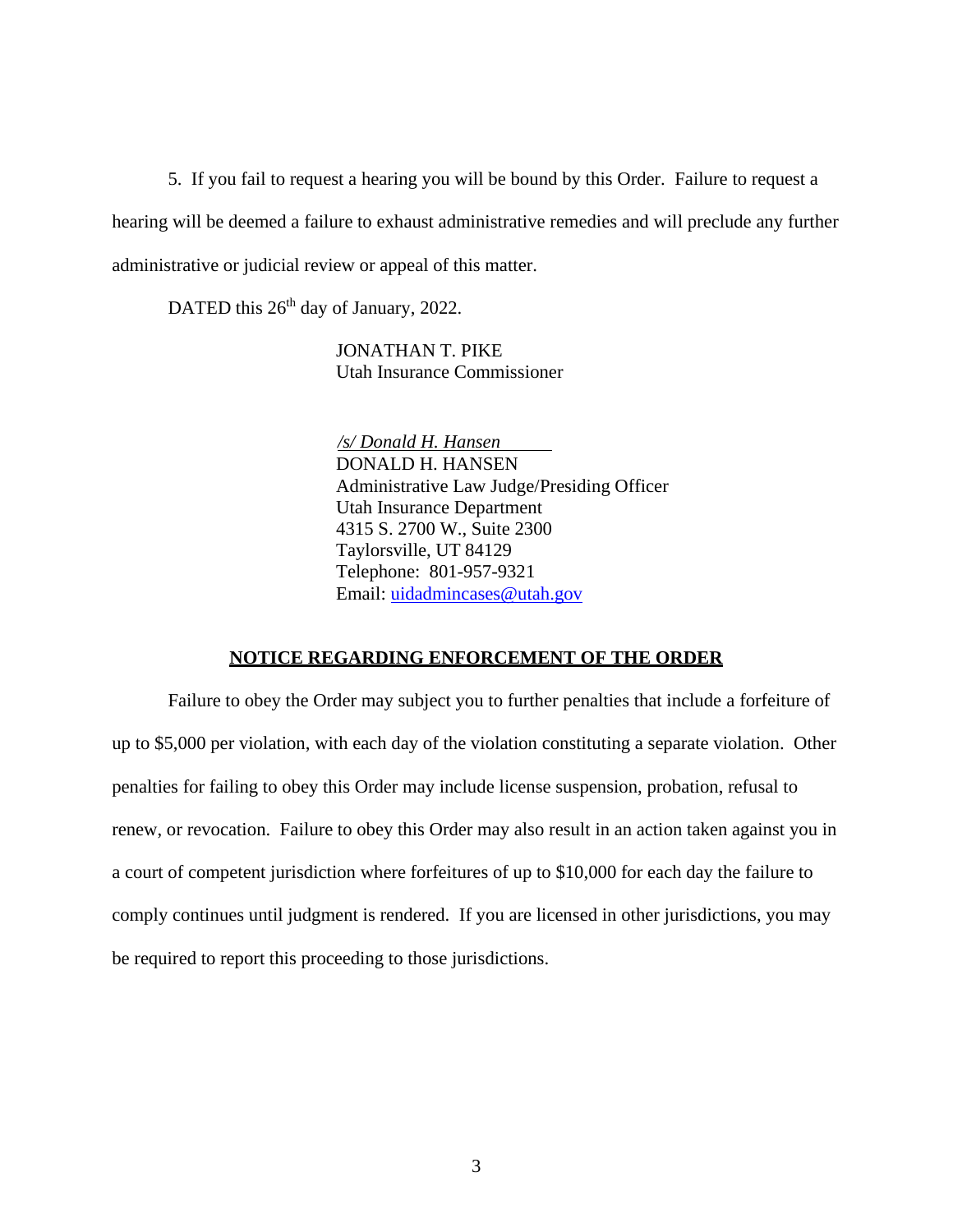## **DECLARATION**

Under criminal penalty of Utah law, I, Connie Nowland, declare the following:

1. I am currently employed as a Market Conduct Examiner with the Utah Insurance Department ("Department") where my responsibilities include investigating and enforcing Utah insurance laws.

2. I submit this Declaration as the basis for issuing the Notice of Informal Adjudicative Proceeding and Order against Guaranty Income Life Insurance Company ("Respondent") to which this Declaration is attached.

3. Based on my personal knowledge and/or based on the facts appearing in the Department's records and files, the following facts are true:

a. Respondent is an insurer domiciled in Iowa and authorized to do insurance business in Utah. Respondent's license no. is 1148.

b. Respondent markets long term care insurance policies and is required by Utah Admin. Code R590-148-25 and R590-220-13(3) to electronically file its Replacement and Lapse Report, its Claims Denial Report, its Rescission Report, and its Suitability Report ("the long-term care reports"), together as one filing, on or before June  $30<sup>th</sup>$  of each year.

c. Respondent failed to file its long-term care reports for the 2020 calendar year on or before June 30, 2021.

d. Respondent submitted a filing on February 25, 2021, but the filing was rejected. Pursuant to R590-220-5(3), a rejected filing is not considered filed with the Department and must be submitted as a new filing.

e. To date, Respondent has not submitted a compliant filing for the 2020 calendar year.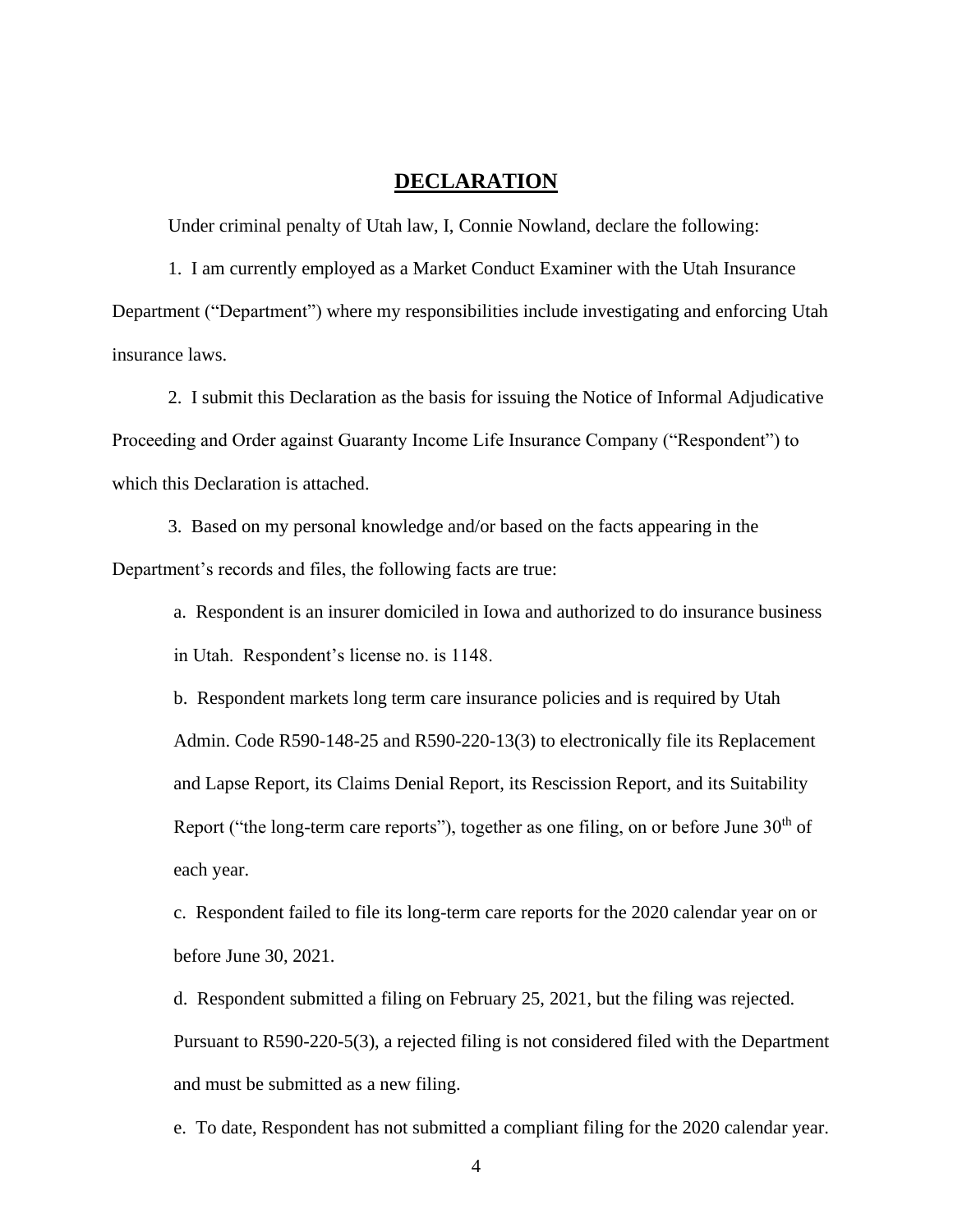f. Respondent was previously assessed a forfeiture of \$750.00 for failing to file its longterm care reports for 2017 on or before June 30, 2018. *See* Utah Insurance Department v. Guaranty Income Insurance Company, Docket No. 2019-4106, March 6, 2019. g. Respondent was previously assessed a forfeiture of \$1,500.00 for failing to file its long-term care reports for 2018 on or before June 30, 2019. *See* Utah Insurance Department v. Guaranty Income Insurance Company, Docket No. 2019-4172, January 10, 2020.

4. The above declared facts demonstrate that the following Utah insurance law(s) were not complied with:

a. Respondent violated Utah Admin. Code R590-148-25 and R590-220-13(3) by failing to electronically file its annual long-term care reports for the 2020 calendar year on or before June 30, 2021.

5. Based on Utah Code § 31A-2-308 and other similar enforcement cases, the proper forfeiture for the violation(s) should be \$3,000.00.

Signed on this  $26<sup>th</sup>$  day of January, 2022, at Salt Lake City, Utah.

*/s/ Connie Nowland* Connie Nowland, Market Conduct Examiner Utah Insurance Department